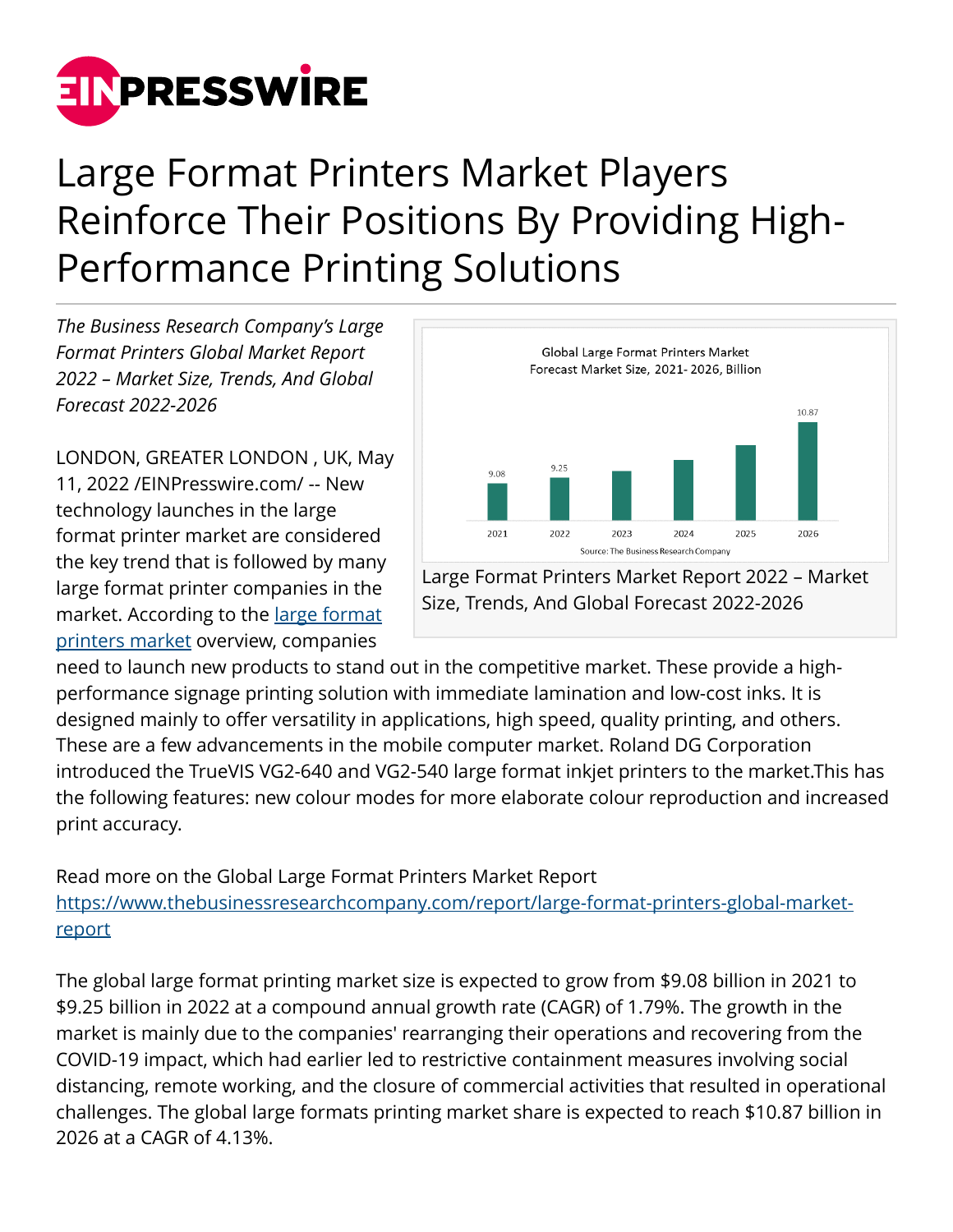Rising demand for textiles, advertising, and packaging industries is significantly contributing to large format printers market growth. Large format printers help companies to increase their brands and help in promoting or launching their new products, which in turn helps in reaching many customers. There has been a rapid growth in the use of large format printers in the textile industry, as printing on different forms of textiles is now a completely automated belt-fed transport system. According to the India Brand Equity Foundation (IBEF), by 2029, the Indian textile market is expected to be worth more than \$209 billion. India's home textile exports grew at a healthy rate of 9% in the year 2021. According to the large format printers market analysis, the rising demand for textiles, advertising, and packaging industries is driving the growth of the market in the coming years.

Major players covered in the global large format printers industry are Agfa-Gevaert N.V., Canon Inc., Durst Phototechnik, Epson, Xerox Corporation, Hewlett-Packard (HP), Konica Minolta, Mimaki Engineering Co. Ltd., Mutoh Holdings Co., The Ricoh Company Ltd., Roland DG Corporation, Fujifilm Holdings Corporation, Kyocera Corporation, Lexmark International, Shenyang Sky Air-Ship Digital Printing Equipment, and swissQprint AG.

TBRC's global large format printing market report is segmented by technology into ink-based technology, toner-based (laser) technology, by ink type into aqueous, solvent, UV-Curable, latex, dye-sublimation, by application into apparel and textile, advertising, décor, cad and technical printing, others, by offering into printers, RIP software, after-sales services.

[Large Format Printers Global Market Report 2022](https://www.thebusinessresearchcompany.com/report/large-format-printers-global-market-report) – By Technology (Ink-Based Technology, Toner-Based (Laser) Technology), By Ink Type (Aqueous, Solvent, UV-Curable, Latex, Dye-Sublimation), By Application (Apparel and Textile, Advertising, Décor, CAD and Technical Printing, Others), By Offerings (Printers, RIP Software, After-Sales Services) – Market Size, Trends, And Global Forecast 2022-2026 is one of a series of new reports from The Business Research Company that provides a large format printers market overview, large format printers market forecast, large format printers market size and large format printers market growth for the whole market, large format printers market segments, geographies, large format printers market trends, large format printers market drivers, large format printers market restraints, large format printers market leading competitors' revenues, profiles, and market shares.

Request for a Sample of the Global Large Format Printers Market Report <https://www.thebusinessresearchcompany.com/sample.aspx?id=5797&type=smp>

Not what you were looking for? Here is a list of similar reports by The Business Research Company:

Printing And Related Support Activities Global Market Report 2022 – By Type (Printing, Support Activities For Printing), By Technology (Flexography Printing, Rotogravure Printing, Digital Printing, OffSet Printing, Other Technologies), By Application (Packaging, Advertising, Publishing, Other Applications) – Market Size, Trends, And Global Forecast 2022-2026 [https://www.thebusinessresearchcompany.com/report/printing-and-related-support-activities-](https://www.thebusinessresearchcompany.com/report/printing-and-related-support-activities-global-market-report)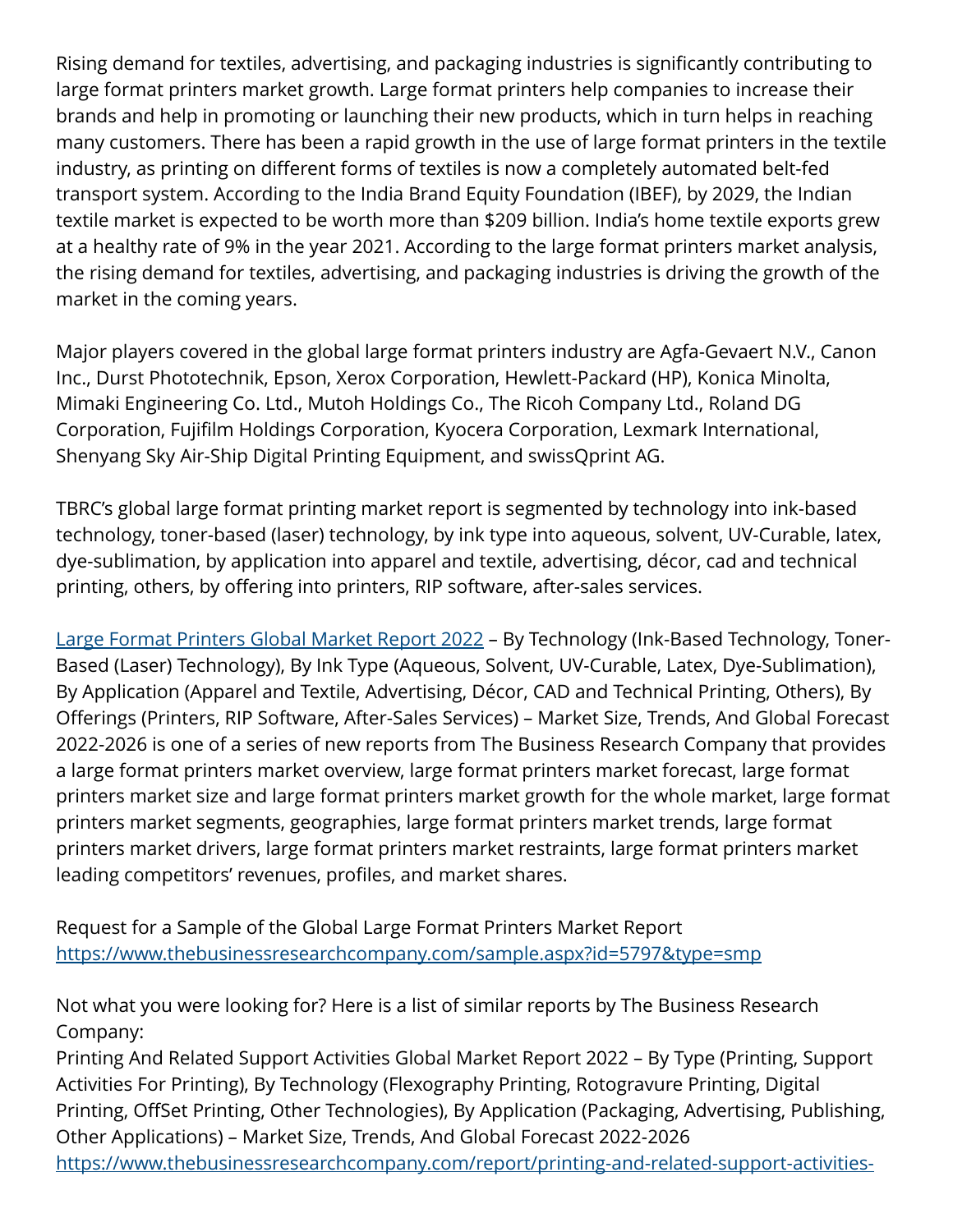## [global-market-report](https://www.thebusinessresearchcompany.com/report/printing-and-related-support-activities-global-market-report)

Printing Machinery And Equipment Global Market Report 2022 – By Type (Typesetting Machinery, Offset Printing Machinery, Flexographic Printing Machinery, Gravure Printing Machinery, Printing Trades Binding Machinery And Equipment, Other Printing Machinery And Equipment), By Capacity (Small, Medium, Large), By Operation (Autonomous, Semi-autonomous, Manual), By End Use (Packaging, Publication, Other End Uses) – Market Size, Trends, And Global Forecast 2022-2026

[https://www.thebusinessresearchcompany.com/report/printing-machinery-and-equipment](https://www.thebusinessresearchcompany.com/report/printing-machinery-and-equipment-global-market-report)[global-market-report](https://www.thebusinessresearchcompany.com/report/printing-machinery-and-equipment-global-market-report)

Printing Inks Global Market Report 2022 – By Type (Oil-Based Printing Inks, Solvent-Based Printing Inks, Water-Based Printing Inks), By Product Type (Offset Printing Inks, Flexographic Printing Inks, Rotogravure Printing Inks, Digital Printing Inks), By End-User Industries (Packaging, Print Media, Commercial Printing, Other End-Use Industries) – Market Size, Trends, And Global Forecast 2022-2026

<https://www.thebusinessresearchcompany.com/report/printing-inks-global-market-report>

[About The Business Research Company](https://www.thebusinessresearchcompany.com/)

The Business Research Company is a market research and intelligence firm that excels in company, market, and consumer research. It has over 200 research professionals at its offices in India, the UK and the US, as well a network of trained researchers globally. It has specialist consultants in a wide range of industries including manufacturing, healthcare, financial services and technology.

Read more about us at [https://www.thebusinessresearchcompany.com/about-the-business](https://www.thebusinessresearchcompany.com/about-the-business-research-company.aspx)[research-company.aspx](https://www.thebusinessresearchcompany.com/about-the-business-research-company.aspx)

Call us now for personal assistance with your purchase: Europe: +44 207 1930 708 Asia: +91 88972 63534 Americas: +1 315 623 0293 Email: info@tbrc.info

Check out our: LinkedIn: <https://bit.ly/3b7850r> Twitter:<https://bit.ly/3b1rmjS> YouTube: https://www.youtube.com/channel/UC24\_fl0rV8cR5DxlCpgmyFQ Blog: <http://blog.tbrc.info/>

Oliver Guirdham The Business Research Company